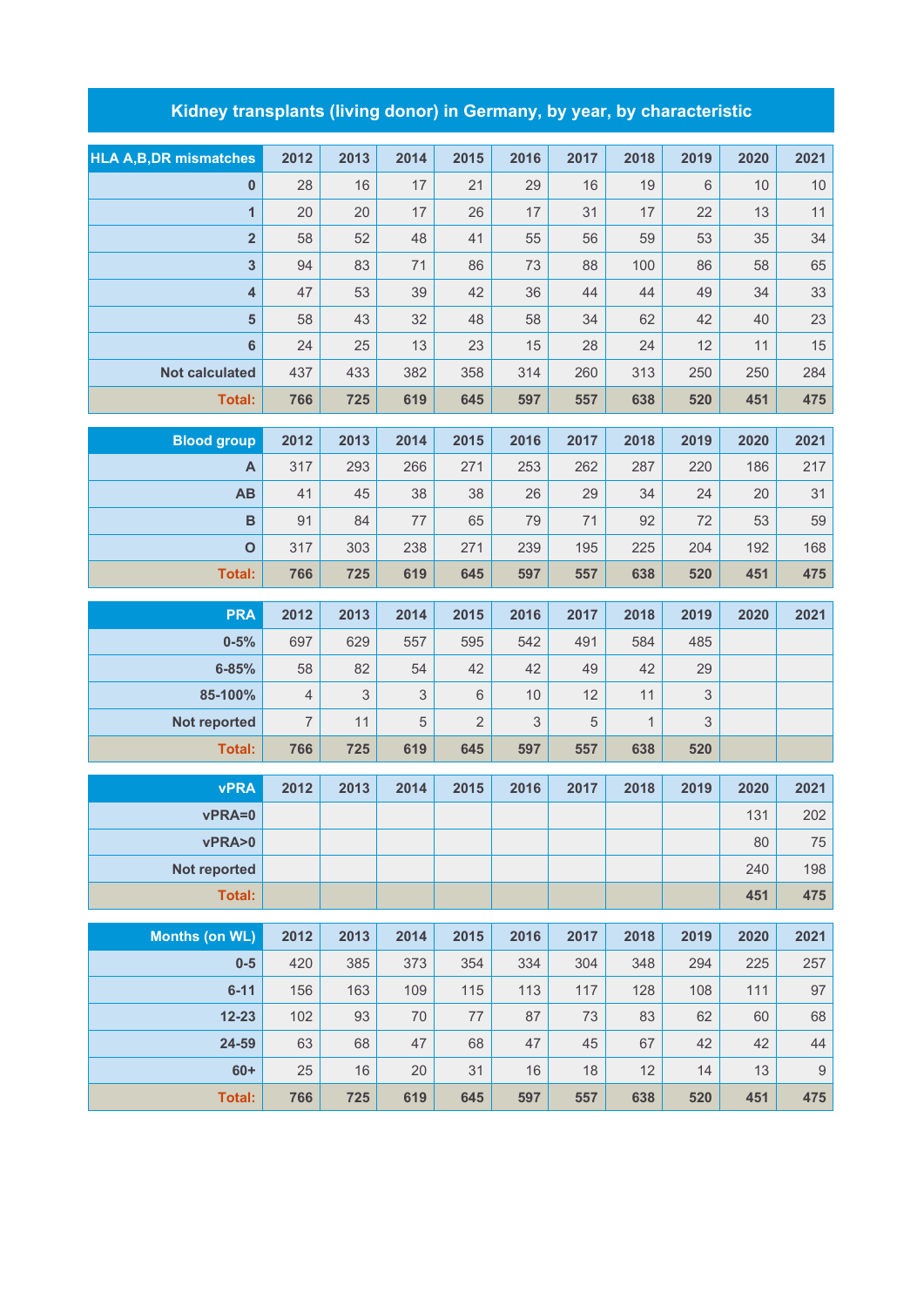| <b>Months (on dialysis)</b> | 2012           | 2013           | 2014           | 2015           | 2016           | 2017           | 2018         | 2019           | 2020           | 2021                      |
|-----------------------------|----------------|----------------|----------------|----------------|----------------|----------------|--------------|----------------|----------------|---------------------------|
| <b>Pre-emptive</b>          | 226            | 199            | 197            | 188            | 185            | 176            | 202          | 158            | 149            | 139                       |
| $0-5$                       | 98             | 75             | 64             | 77             | 78             | 76             | 73           | 60             | 37             | 52                        |
| $6 - 11$                    | 104            | 118            | 89             | 101            | 94             | 83             | 89           | 85             | 71             | 63                        |
| $12 - 23$                   | 148            | 153            | 119            | 116            | 110            | 107            | 117          | 91             | 82             | 114                       |
| 24-59                       | 146            | 132            | 120            | 115            | 111            | 88             | 127          | 109            | 87             | 85                        |
| $60+$                       | 44             | 48             | 30             | 48             | 19             | 27             | 30           | 17             | 25             | 22                        |
| <b>Total:</b>               | 766            | 725            | 619            | 645            | 597            | 557            | 638          | 520            | 451            | 475                       |
| <b>Sequence</b>             | 2012           | 2013           | 2014           | 2015           | 2016           | 2017           | 2018         | 2019           | 2020           | 2021                      |
| <b>First</b>                | 702            | 642            | 560            | 584            | 538            | 520            | 584          | 480            | 413            | 438                       |
| <b>Repeat</b>               | 64             | 83             | 59             | 61             | 59             | 37             | 54           | 40             | 38             | 37                        |
| <b>Total:</b>               | 766            | 725            | 619            | 645            | 597            | 557            | 638          | 520            | 451            | 475                       |
| <b>Recipient age</b>        | 2012           | 2013           | 2014           | 2015           | 2016           | 2017           | 2018         | 2019           | 2020           | 2021                      |
| $0 - 15$                    | 26             | 18             | 22             | 20             | 24             | 27             | 28           | 20             | 15             | 17                        |
| 16-55                       | 549            | 535            | 450            | 465            | 422            | 401            | 455          | 356            | 313            | 329                       |
| 56-64                       | 134            | 136            | 96             | 124            | 107            | 96             | 119          | 100            | 88             | 84                        |
| $65+$                       | 57             | 36             | 51             | 36             | 44             | 33             | 36           | 44             | 35             | 45                        |
| <b>Total:</b>               | 766            | 725            | 619            | 645            | 597            | 557            | 638          | 520            | 451            | 475                       |
|                             |                |                |                |                |                |                |              |                |                |                           |
| <b>Donor</b> age            | 2012           | 2013           | 2014           | 2015           | 2016           | 2017           | 2018         | 2019           | 2020           | 2021                      |
| $0 - 15$                    |                |                |                | $\mathbf{1}$   |                |                |              |                |                |                           |
| 16-55                       | 467            | 440            | 373            | 395            | 333            | 332            | 361          | 272            | 227            | 247                       |
| 56-64                       | 206            | 202            | 159            | 184            | 179            | 158            | 184          | 166            | 155            | 155                       |
| $65+$                       | 93             | 83             | 87             | 65             | 85             | 67             | 93           | 82             | 69             | 73                        |
| Total:                      | 766            | 725            | 619            | 645            | 597            | 557            | 638          | 520            | 451            | 475                       |
| <b>Donor relationship</b>   | 2012           | 2013           | 2014           | 2015           | 2016           | 2017           | 2018         | 2019           | 2020           | 2021                      |
| brother/sister              | 129            | 113            | 78             | 103            | 104            | 91             | 86           | 69             | 47             | 63                        |
| father                      | 93             | 89             | 76             | 74             | 71             | 83             | 78           | 67             | 64             | 54                        |
| mother                      | 144            | 152            | 124            | 129            | 136            | 125            | 151          | 117            | 108            | 129                       |
| son/daughter                | 14             | 4              | 5              | 5              | 3              | $\overline{7}$ | 3            | 6              | 5              | $\sqrt{2}$                |
| grandfather/mother          | $\overline{4}$ | 3              | $\overline{4}$ | $\overline{4}$ | 5              | 3              | 3            | 10             | 3              | $\overline{4}$            |
| uncle/aunt                  | 13             | 7              | 10             | 11             | $6\,$          | $\overline{7}$ | 13           | $\overline{7}$ | 6              | $\ensuremath{\mathsf{3}}$ |
| nephew/niece                | $\overline{7}$ | $\overline{2}$ | $\overline{2}$ | $\mathbf{1}$   | $\mathbf{1}$   | $\mathbf{1}$   | 3            | $\overline{2}$ |                | $\mathbf{1}$              |
| cousin                      | 5              | 10             | $\overline{7}$ | $6\,$          | $\overline{7}$ | $\overline{4}$ | $\mathbf{1}$ | 6              | $\overline{2}$ | $\ensuremath{\mathsf{3}}$ |
| other blood-related         |                |                |                | 1              | $\mathbf{1}$   | $\mathbf{1}$   | $\mathbf{1}$ |                |                |                           |
| spouse/partner              | 308            | 298            | 260            | 253            | 222            | 203            | 240          | 198            | 177            | 188                       |
| non blood-related family    | 25             | 29             | 26             | 35             | 14             | 22             | 34           | 16             | 26             | 13                        |
| other non blood-related     | 24             | 18             | 27             | 23             | 27             | 10             | 25           | 22             | 13             | 15                        |
| <b>Total:</b>               | 766            | 725            | 619            | 645            | 597            | 557            | 638          | 520            | 451            | 475                       |